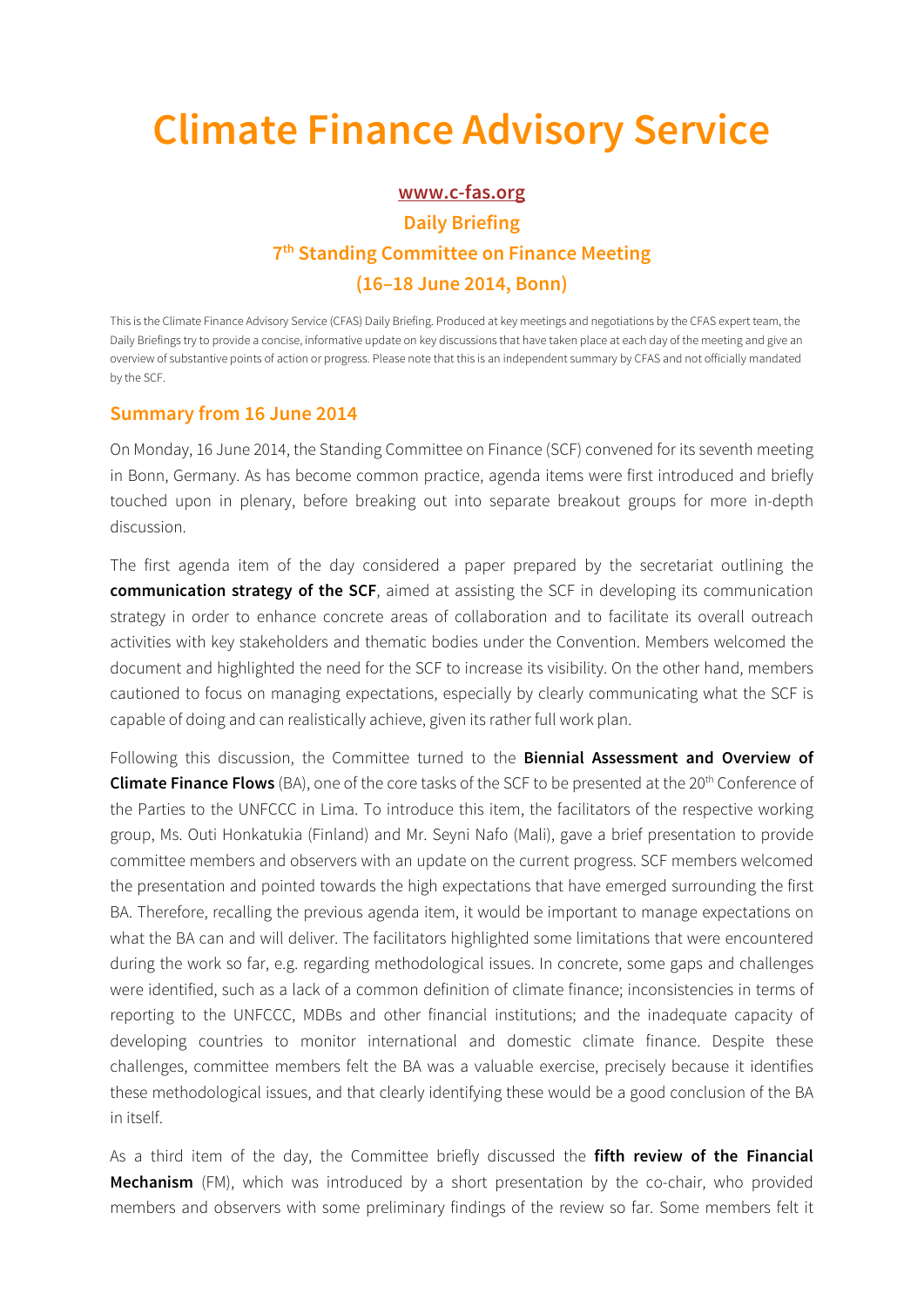would be necessary to rely on more information for the review, which has become available now after the work on the 5<sup>th</sup> review of the FM had already begun to provide the full picture. In addition, some members emphasized the need to differentiate between the recommendations that would result from undertaking the fifth review and the usual guidance provided to the operating entities of the financial mechanism.

The final item during the morning session addressed the Guidance to the **Operating Entities (OE) of the FM**. To start the discussion, a paper was presented that outlined options to improve future guidance to the OEs, for instance by avoiding redundant or repetitive guidance; shifting to guidance that is performance-based; and reducing guidance to the OEs to every two years rather than on an annual basis. Members welcomed the document and suggested to separate guidance into "core guidance" that could be given for several years, and giving "special guidance" if needed.

Before breaking for lunch, the co-chair announced the first two breakout groups for the afternoon: the fifth review of the FM and the BA. Afterwards in the plenary on the issue of REED finance would then be taken up.

The discussion on the **fifth review of the FM** centred on the "Draft Technical Paper on the Review of the Financial Mechanism", which was prepared by the Secretariat. Although the technical paper was not posted on the website, it was forwarded to SCF members a week ago in order to allow for substantial discussions on the issue. The paper is meant to inform the discussions of the SCF on the fifth review of the FM and at the same time presents the outcomes of the analyses and assessments of the effectiveness of the OEs of the FM, based on the criteria outlined in the updated guidelines for the review. At the outset, the co-facilitator of the group highlighed that the findings contained in this draft technical paper may serve as a basis for conclusions and recommendations that the SCF may forward to the COP.

The discussion in the breakout group focussed on the governance and the level of responsiveness of the OEs to the guidance provided by the COP. Particularly, participants discussed a) whether the paper covers all elements included in the agreed outline on the fifth review and b) the preliminary findings on the two above mentioned chapters. In discussing these findings, participants considered the level of stakeholder involvement and gender sensitive approaches and questioned the representative of the GEF on the two issues. In the end, the breakout group was not able to conclude. It is expected that the discussion will be resumed tomorrow morning.

On the **Biennial Assessment**, the breakout group considered the findings of the first draft of the "Biennial Assessment and Overview of Climate Finance Flows" as well as the scope of the document. It was pointed out that the draft summarises climate finance estimates from available sources. These include estimates of global climate finance flows and two types of sub-flows – i.e. climate finance flows to developing countries (public and private) and climate finance reported to the Convention. Where available, the chapters also present estimates of flows by theme, sector/type of activity, and financial instruments employed.

In the discussion participants spent some time on the graph related to the scale of climate finance. They also discussed on the issue of data availability. In doing so, some participants pointed out that the estimates may include some degree of double counting and hence caution needed to be exercised